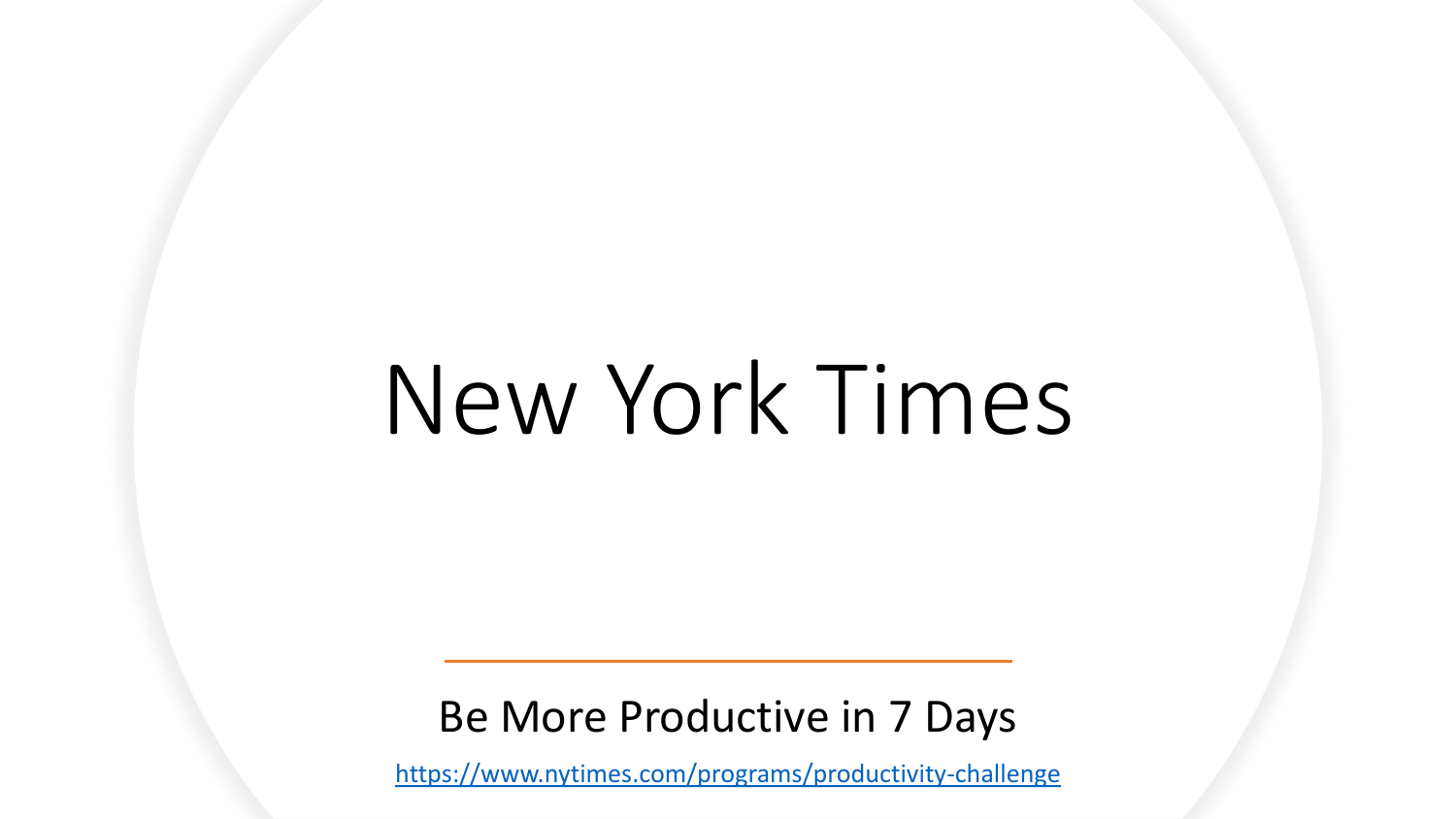### Day 1: Commit to 10 Minutes

- For today's challenge, pick one item on your to-do list that needs to be completed fairly soon. Then, commit to working on it for a total of 10 minutes. That's it, just 10 minutes. The catch? Do it with uninterrupted concentration. That means that this one task should be performed on one screen, or even on paper. The task you choose to do today can be one portion of a larger task, and you certainly don't need to finish it for this exercise. If you're at home today, consider doing 10 minutes of personal work, such as paying bills or filing away old paperwork.
- To help, we will break your 10-minute working session into two five-minute intervals. First, set a timer on your phone for five minutes and work solely on this project and nothing else. Do not stop to check your email, other work communications, phone or the internet. If you think it will help, inform your coworkers or family that you do not want to be interrupted. If you need to research something or refer to a different file, make a note of it but do that work later.
- After the first five minutes are up, look away from your screen or paper, change your physical position and stretch. After a one-minute break, return to your working position, and set the timer for another five minutes of uninterrupted work.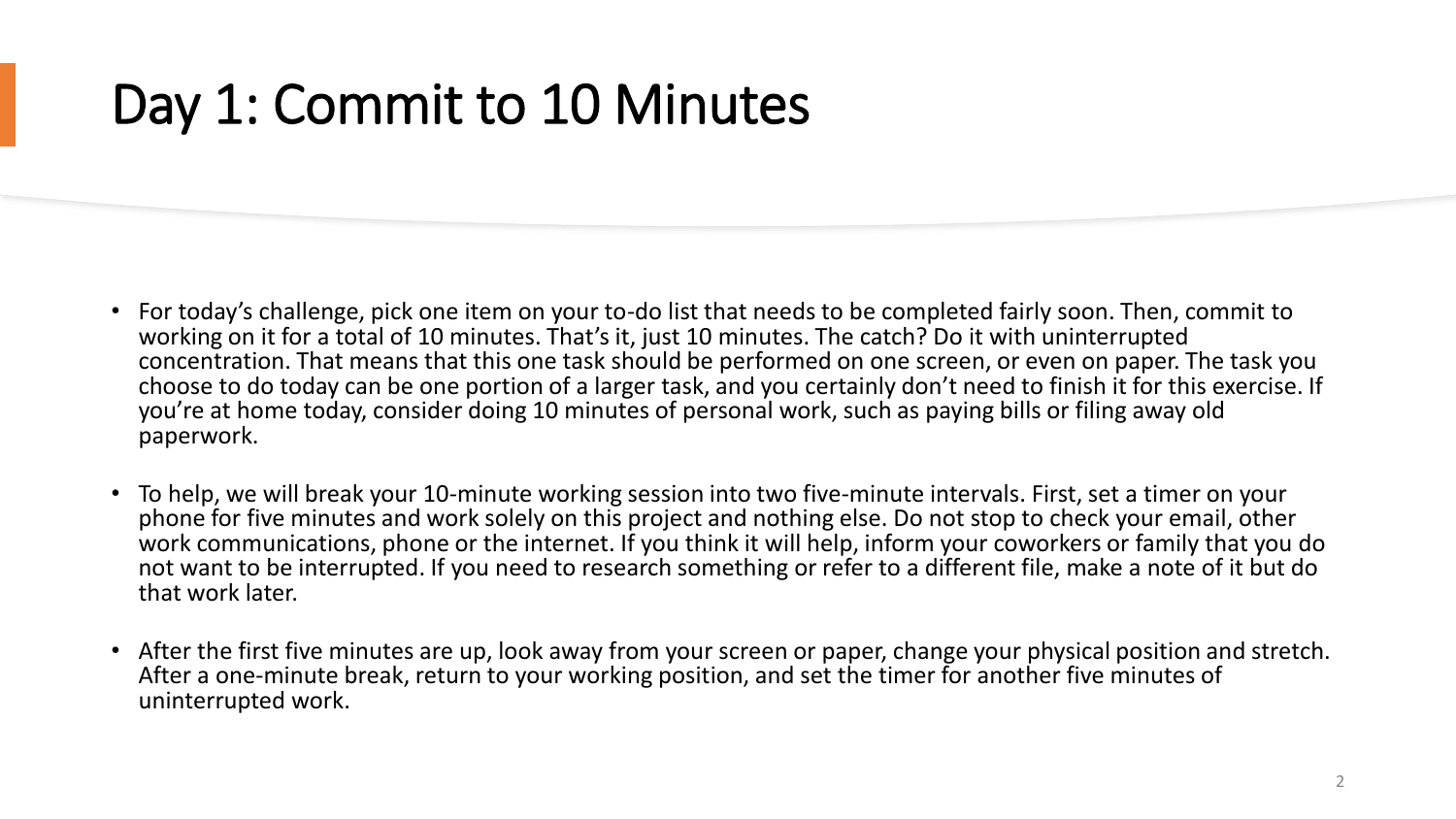- One of the great myths of modern life is that multitasking improves productivity. In fact, [research shows](https://www.apa.org/research/action/multitask) that the brain can really only concentrate on one activity at a time. Whenever we toggle back and forth between tasks, we dilute our ability to complete [any of them well, and mistakes become more likely. Creativity suffers too, as distractions block new pathways toward complex a](https://brainworldmagazine.com/the-myth-of-multitasking/)nd related thoughts.
- You may be surprised at how often you want to check your email or phone while performing this challenge. You may even convince yourself that you simply *have* to look at a different screen.
- Unfortunately, the brain has a primal attraction to shiny new stimuli. That's why it is so tempting to check our emails, text messages and Twitter while we are at work. The purpose of this exercise is to purposefully keep our attention on our chosen task.
- The break between the two portions of the challenge is important too. When we focus with great effort on a single activity our brain periodically needs to reset and refresh before it can return to full strength. Moving to a different position sends a burst of blood to the brain [and enhances cognition.](https://www.psychologytoday.com/us/blog/engineering-cognitive-experience/201911/cerebral-blood-flow-is-crucial-cognitive-performance)

### **Related Reading**

*[May I Have Your Attention, Please?](https://www.nytimes.com/2019/03/25/smarter-living/time-management-productivity.html):* How you spend your attention is more important than how you spend your time.

*[Stop Letting Modern Distractions Steal Your Attention](https://www.nytimes.com/2019/03/26/smarter-living/stop-letting-modern-distractions-steal-your-attention.html):* Why it's important to make yourself inaccessible from time to time.

*[The High Price of Multitasking](https://www.nytimes.com/2019/07/14/opinion/multitasking-brain.html):* How multitasking can be counterproductive and even dangerous.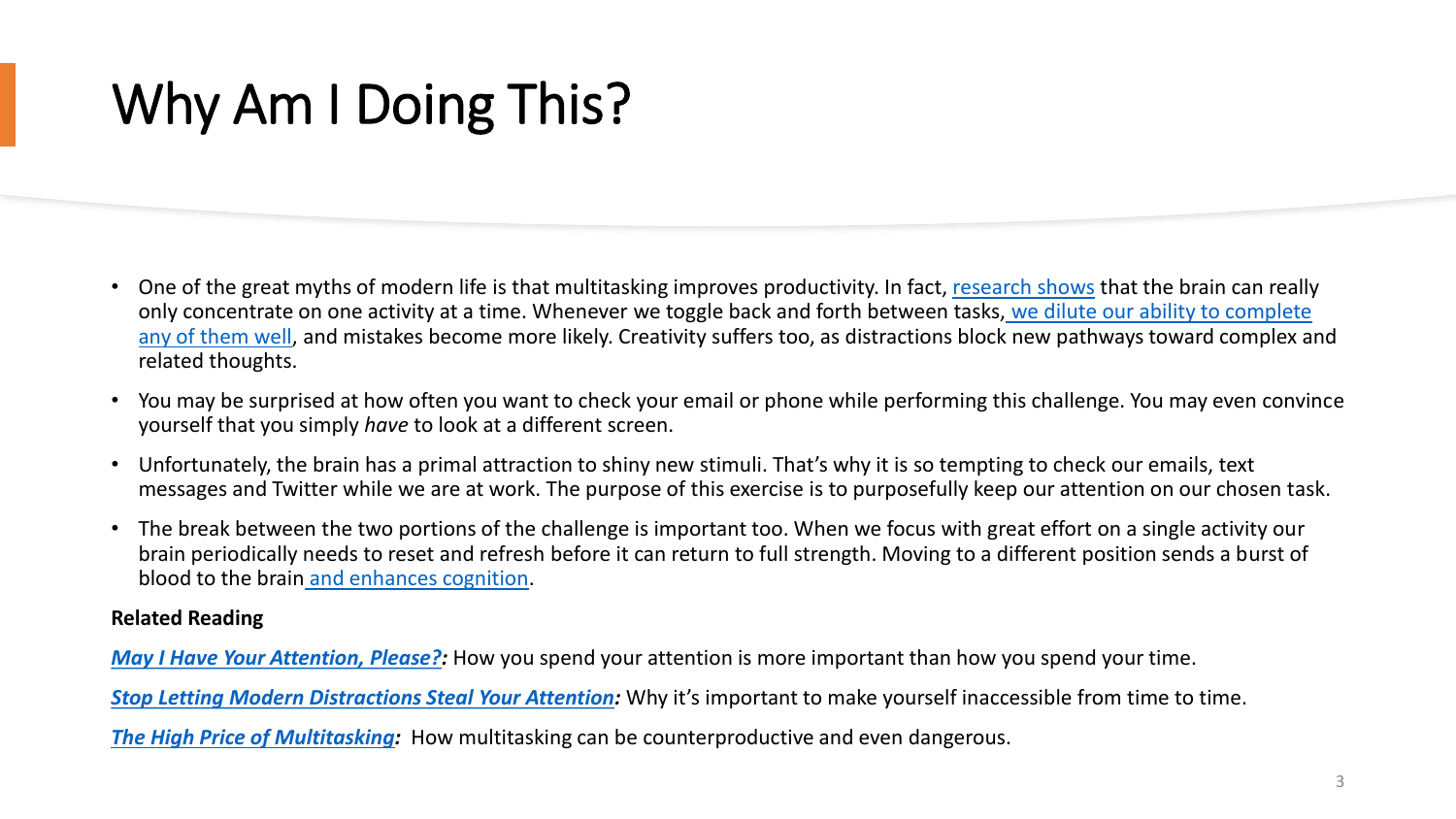### Day 2: Make a Realistic To-Do List

Today, think about how you handle your to-do lists. Do you write them down? Commit them to memory? Avoid them and hope you'll simply remember all you have to do? Take a few minutes today to create the ideal to-do list for one day of work. That means a list that is specific, realistic and contains only items you should get done today or tomorrow.

Your to-do list can be on paper, or you can use an app like [Todoist](https://todoist.com/) – but use one or the other, not both. Put careful thought into the list so that it reflects your biggest priorities for the day.

Here are some tips to help:

**Keep the to-dos small enough to accomplish in one day:** The more specific the tasks on your list, the better. A goal like "work on report" could represent at least several days' worth of work. Instead, write down something like "research the second section of the report and write five paragraphs based on that research."44

**Keep the to-do items clear:** A list that's too vague can leave you confused over which next step to take.

**Limit your list to fewer than a dozen tasks:** An overly ambitious list with too many items leads to multitasking attempts, which are almost always counterproductive.

Here's an example of a clear to-do list:

- •Send out three emails to potential clients
- •Update "about" section of website
- •Proofread sales report
- •Update boss on new project
- •*Personal* Make eye exam appointment.

Keep your list nearby. Midway into your day, check to see if certain tasks need to be added or postponed, and redo your list if necessary. If you don't complete all your tasks, that's OK! Life is messy and ever-changing. But check off each task that you do finish, and take a few moments to fully revel in the experience of completion.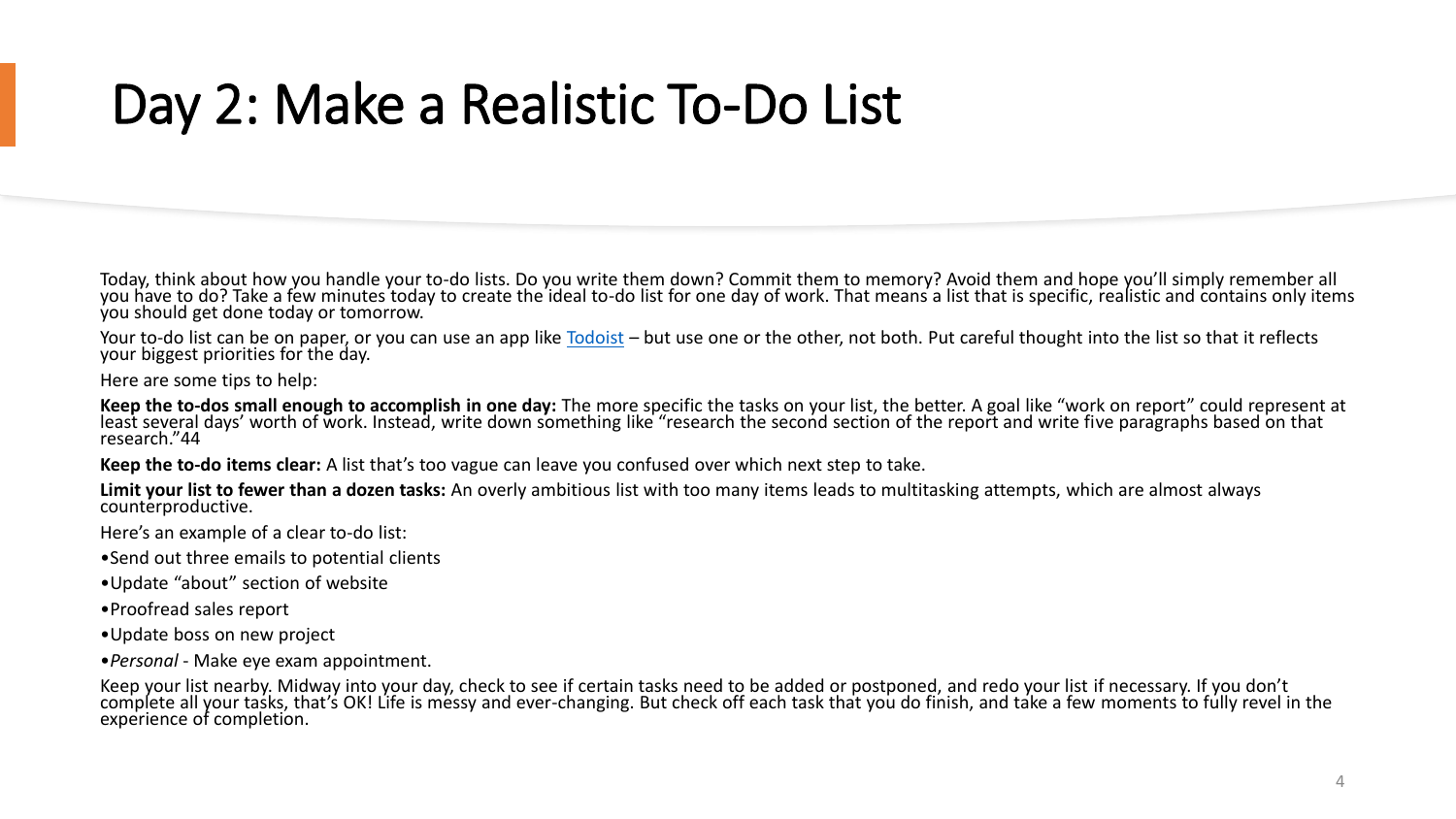As we plunge into each day, it is easy to become derailed by trivial and nonessential tasks. In fact, we often actively *avoid* [the essential tasks out of fear and uncertainty, even though this makes us anxious. Research by](http://users.wfu.edu/masicaej/MasicampoBaumeister2011JPSP.pdf) E. J. Masicampo and Roy F. Baumeister has found that brooding about unfulfilled tasks can lead to intrusive thoughts, while making a plan to complete them helps relieve those thoughts. A physical to-do list – whether it is tangible or digital – *[provides structure](https://www.theguardian.com/lifeandstyle/2017/may/10/the-psychology-of-the-to-do-list-why-your-brain-loves-ordered-tasks)* and magnetizes us to return to what matters most. But it needs to be carefully curated to prevent frustration and avoidance.

### **Are You Staying on Track?**

Today's challenge is a great strategy to use to reinforce the first day's challenge: to monotask. Take an item from your to-do list and focus on it with complete concentration for five or 10 minutes, and then take a break before continuing your task or moving on to the next one.

### **Related Reading**

*[How to Conquer Your To-Do List](https://www.nytimes.com/2013/07/14/jobs/how-to-conquer-your-to-do-list.html):* Avoid common traps of the to-do list, so that it doesn't become a record of your failures.

*[Micro-Progress and the Magic of Just Getting Started:](https://www.nytimes.com/2018/01/22/smarter-living/micro-progress.html)* Increase your chances of completing your to-do list by incorporating a few micro-goals into it.

*[Time Management Tips From Masters of the To-Do List](https://www.washingtonpost.com/lifestyle/home/time-management-tips-from-masters-of-the-to-do-list/2019/09/24/154dc424-d977-11e9-bfb1-849887369476_story.html)***:** Simplicity is one key to an effective list. (From The Washington Post.)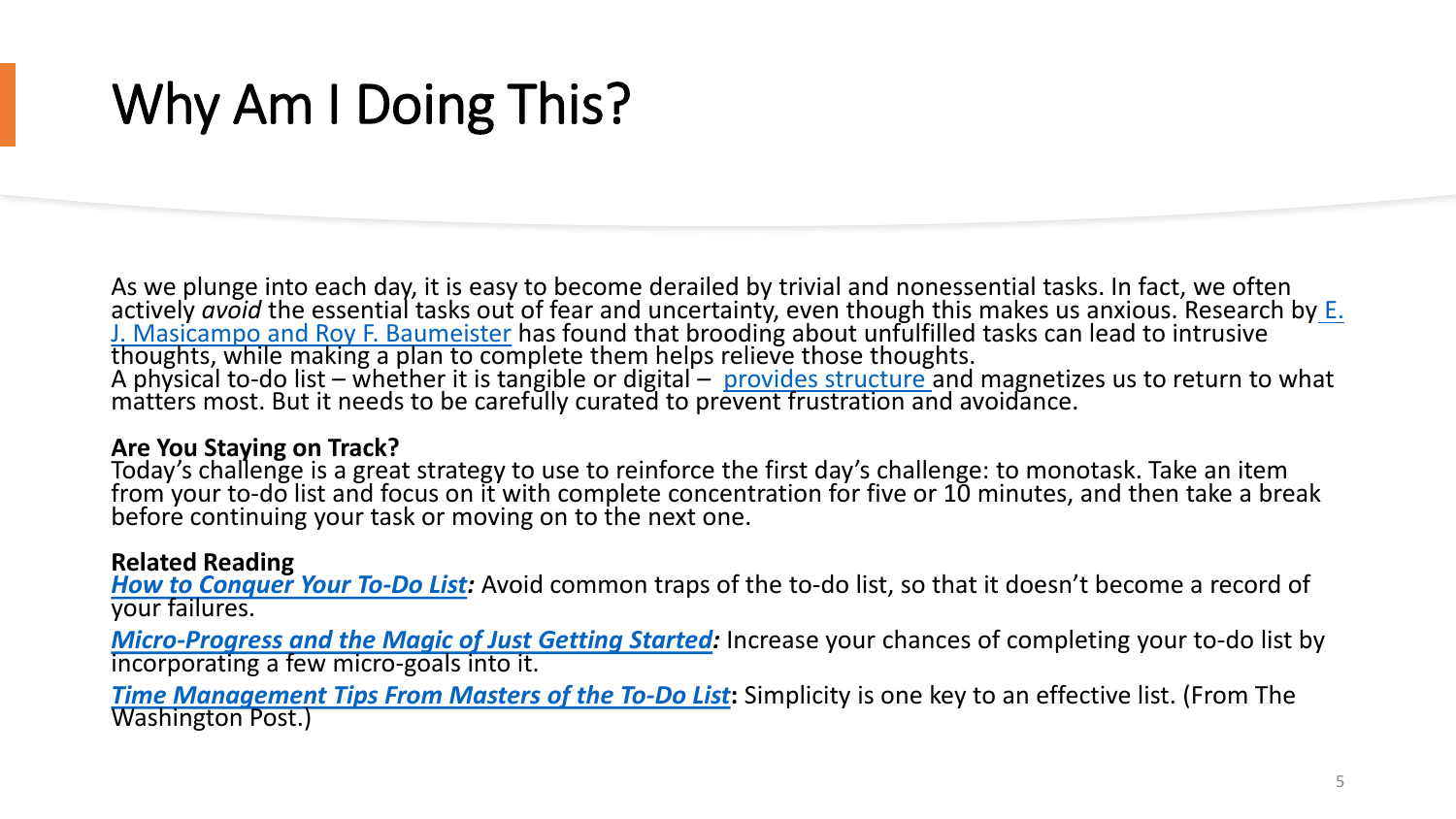### Day 3: Connect Your Body and Mind

Choose an item on your to-do list (go back to yesterday's challenge if you skipped it) that requires you to work at a desk. Now, take a moment to think about what's going on with your body before you start to work:

**Posture.** Make sure your back is squarely against your chair, so that your bottom is solidly on your seat, and that your feet are planted firmly on the floor or on a footrest. Before you start to work, touch the very top of your head with your fingers and gently lift your head and shoulders to follow. Picture arrows coming out of the sides of your shoulders and adjust them wider. Stay straight rather than leaning forward as you look at your screen (and move your screen closer if need be).

**Breathing.** As you breathe, keep your shoulders low and relaxed. Push your belly outward as you inhale. Pull your belly inward as you exhale, fully releasing the air you have inhaled.

**Movement.** Now start your sustained 10 minutes of focusing on your task. Throughout the day, if you can, alternate between sitting and standing every 15 or 20 minutes, taking a break of a few minutes between each interval. If you don't have a standing desk, you should still take a break. During your first break, simply stand up at your desk. During your second break, take a short walk. Use a timer so you stay on track.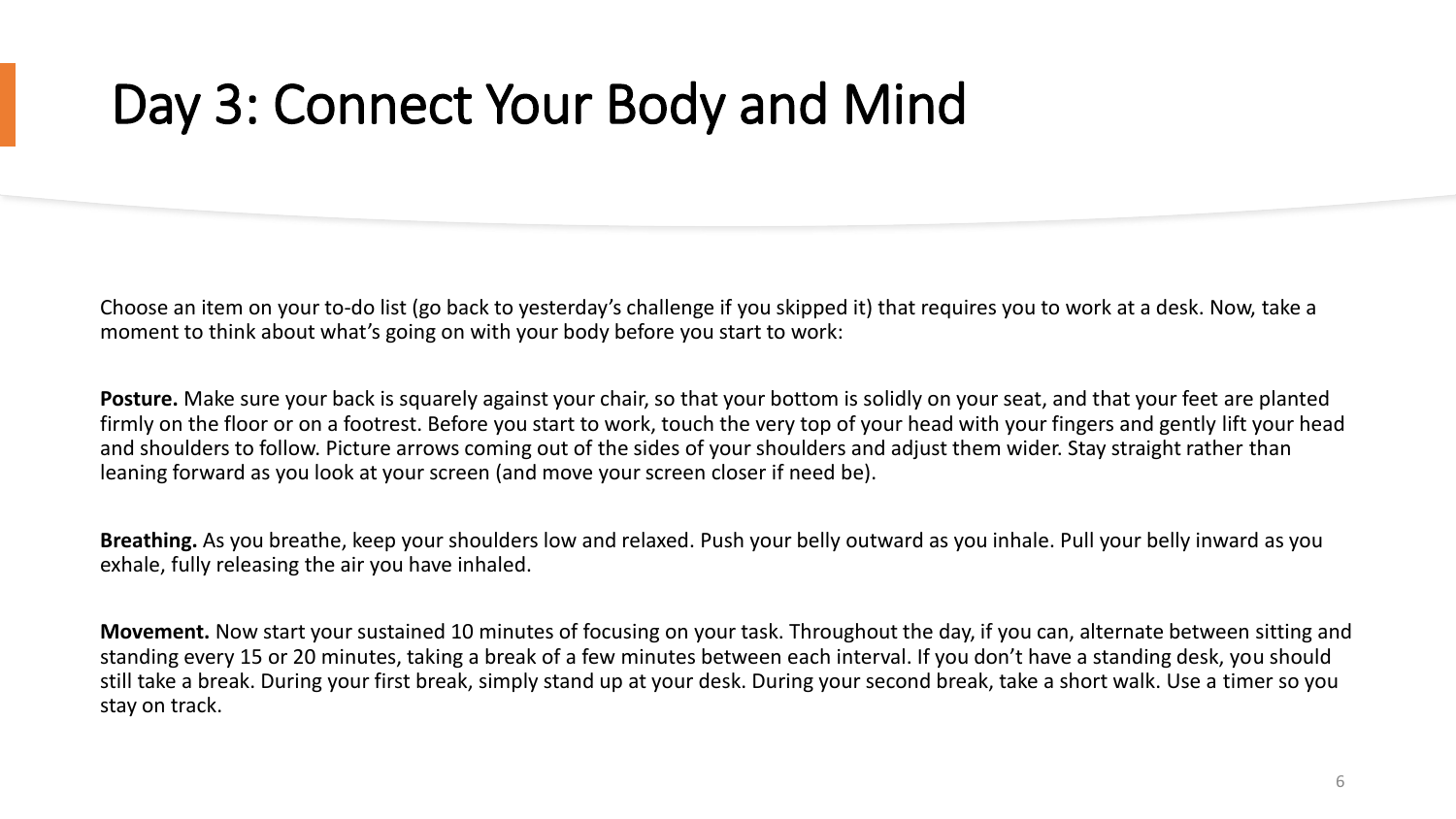[Through simple posture adjustments](https://www.nyposturepolice.com/posturechallenge), using methods like the Alexander Technique, you can prevent the unconscious tensing, scrunching and slouching that leads to physical discomfort. Posture awareness keeps you relaxed in the present moment, rather than straining toward the future. It helps free your mind to release its best thoughts.

Additionally, breathing better can help you think more clearly. Many people breathe vertically from the chest, with their shoulders moving up and down. Under stress, this tendency often worsens, leading to a series of shallow, nervous breaths. If you do this, you aren't using your lungs to full advantage. [Breathing from the diaphragm](https://www.youtube.com/watch?v=ysYO69Oxdhc) brings more oxygen to the brain so you can think more clearly and calmly.

Another way to improve your cognition is to move. Research has shown that cycling through different physical positions brings more blood to [the brain. Research also tells us that the upper limit of your ability to focus on one thing is probably about 20 minutes. So, rather than fight](https://www.psychologytoday.com/us/blog/engineering-cognitive-experience/201911/cerebral-blood-flow-is-crucial-cognitive-performance)  that reality, it's best to take regular breaks.

#### **Related Reading**

*[Ready to Snap at Work? Get in Touch With Your Inner Animal:](https://www.nytimes.com/2016/08/07/business/ready-to-snap-at-work-get-in-touch-with-your-inner-animal.html)* How simple physical adjustments can help reduce work-related anxiety.

*[How to Make Your Office More Ergonomically Correct](https://www.nytimes.com/2019/01/30/smarter-living/how-to-office-more-ergonomic-tips.html)***:** Positioning your equipment, your furniture and yourself for the best results.

*[To Stay on Schedule, Take a Break](https://www.nytimes.com/2012/06/17/jobs/take-breaks-regularly-to-stay-on-schedule-workstation.html)***:** Why it's actually not a good idea to keep your nose to the grindstone.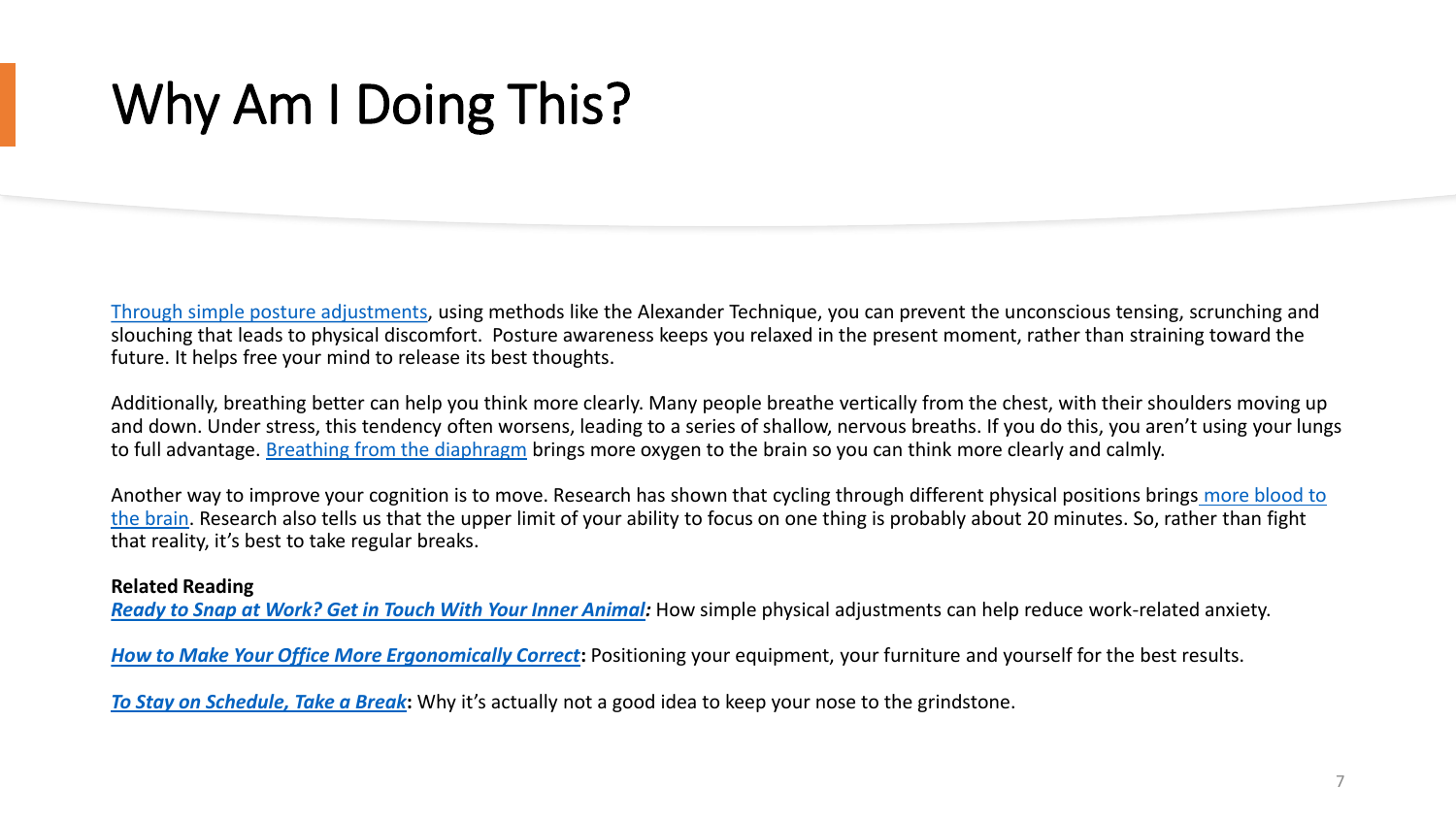### Day 4: Rise Above the Noise

The next time you sit down to work, sign out of all email and social media accounts and check them only once every hour. For extra credit, make that every two hours. If you're afraid you'll miss something really urgent, dial that down to 30 minutes, but 60 minutes is preferable. If you can, turn off inter-office communications like Slack, too, but check with a manager first. Don't forget about your phone. Turn it off, or stash it in a desk drawer.

Every hour, as part of your work breaks, take 10 minutes to sign back in and see if any communications must be answered immediately, and answer only those. Then switch everything off again and get back to work. Leave 20 minutes at the end of your day, or at the beginning of the next day, to respond to your remaining messages.

(This is an excellent challenge to try on a weekend or when you need to accomplish some personal tasks.)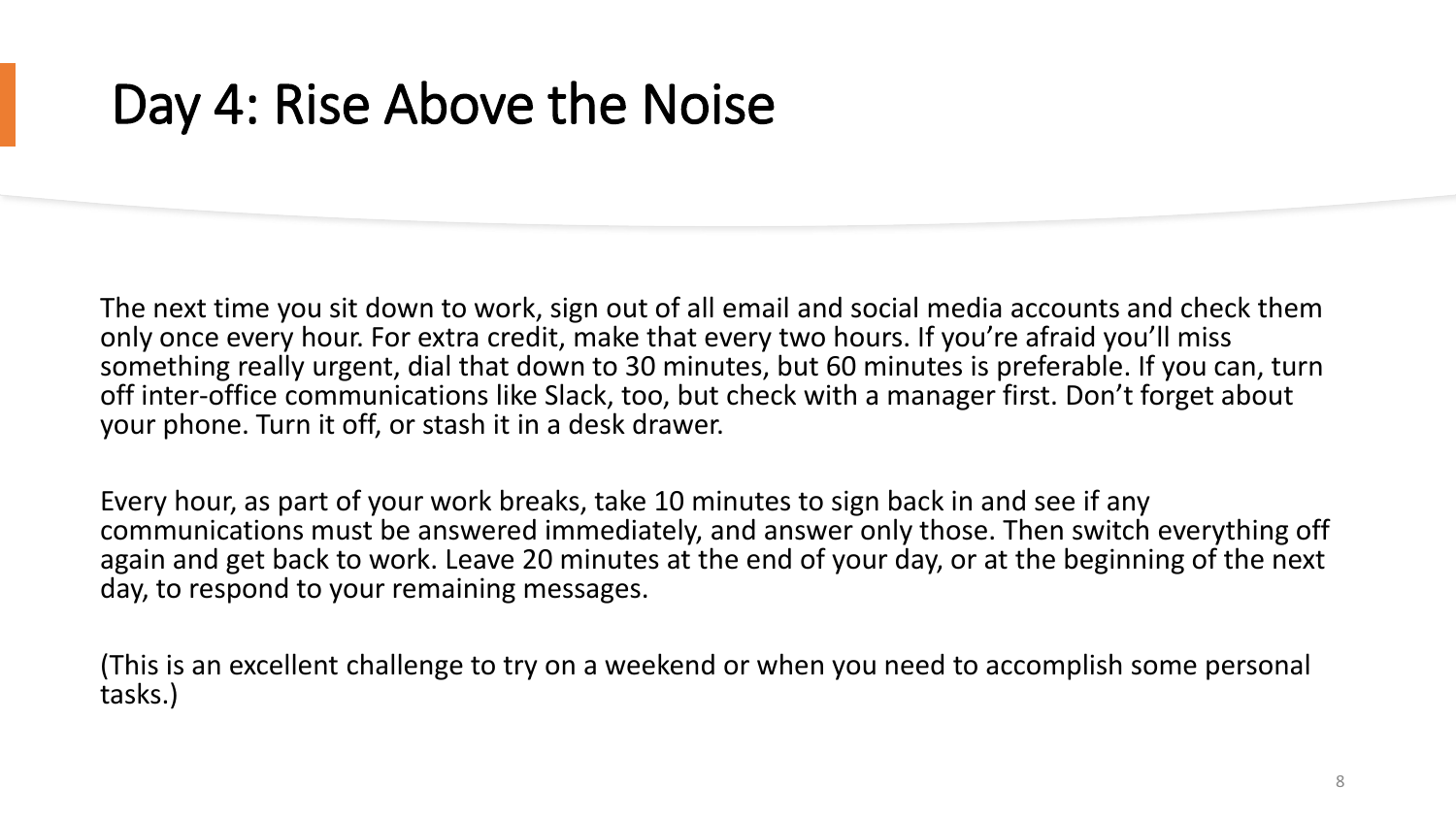If you spend a big part of your day checking and refreshing your email and the internet, you are *reacting* rather than acting. To be truly productive, you need to take control of the work that *you* – and not some random email sender – have decided is important. Minimizing interruptions is the best way to do this.

You may feel like you're getting a lot done by switching between emails and the internet and other projects. But research has shown that toggling between tasks [takes a cognitive toll](https://www.psychologytoday.com/us/blog/brain-wise/201209/the-true-cost-multi-tasking), and your work suffers because of it. Frequently you give [partial attention](https://lindastone.net/qa/continuous-partial-attention/) to several tasks rather than your full attention to just one.

Not only that, but we are actually attracted to email and the internet as a way to procrastinate. It's much easier to read an email than start on a project or revise a presentation. Checking Twitter or Facebook is a cheap thrill: Our brain gets abrief [rush of pleasure](https://www.theguardian.com/technology/2018/mar/04/has-dopamine-got-us-hooked-on-tech-facebook-apps-addiction) from the shiny new distraction. But when the thrill wears off and we return to a workaday task, our connection to it has frayed.

You may be surprised at how tempting it is to stray from your task by switching to other technology. That's because the primitive part of our brain is wired to crave new stimuli. If you find yourself slipping, that's OK. Just making the effort to stay focused will ensure that your day has fewer interruptions.

#### **Related Reading**

*[Stop Letting Modern Distractions Steal Your Attention](https://www.nytimes.com/2019/03/26/smarter-living/stop-letting-modern-distractions-steal-your-attention.html)***:** Why workers should make themselves inaccessible at times.

*[Brain, Interrupted](https://www.nytimes.com/2013/05/05/opinion/sunday/a-focus-on-distraction.html)***:** How switching between tasks exacts a cognitive toll.

*[Productivity Isn't About Time Management. It's About Attention Management.](https://www.nytimes.com/2019/03/28/smarter-living/productivity-isnt-about-time-management-its-about-attention-management.html):* Instead of simply trying to stay busy, get more done by focusing on what motivates you.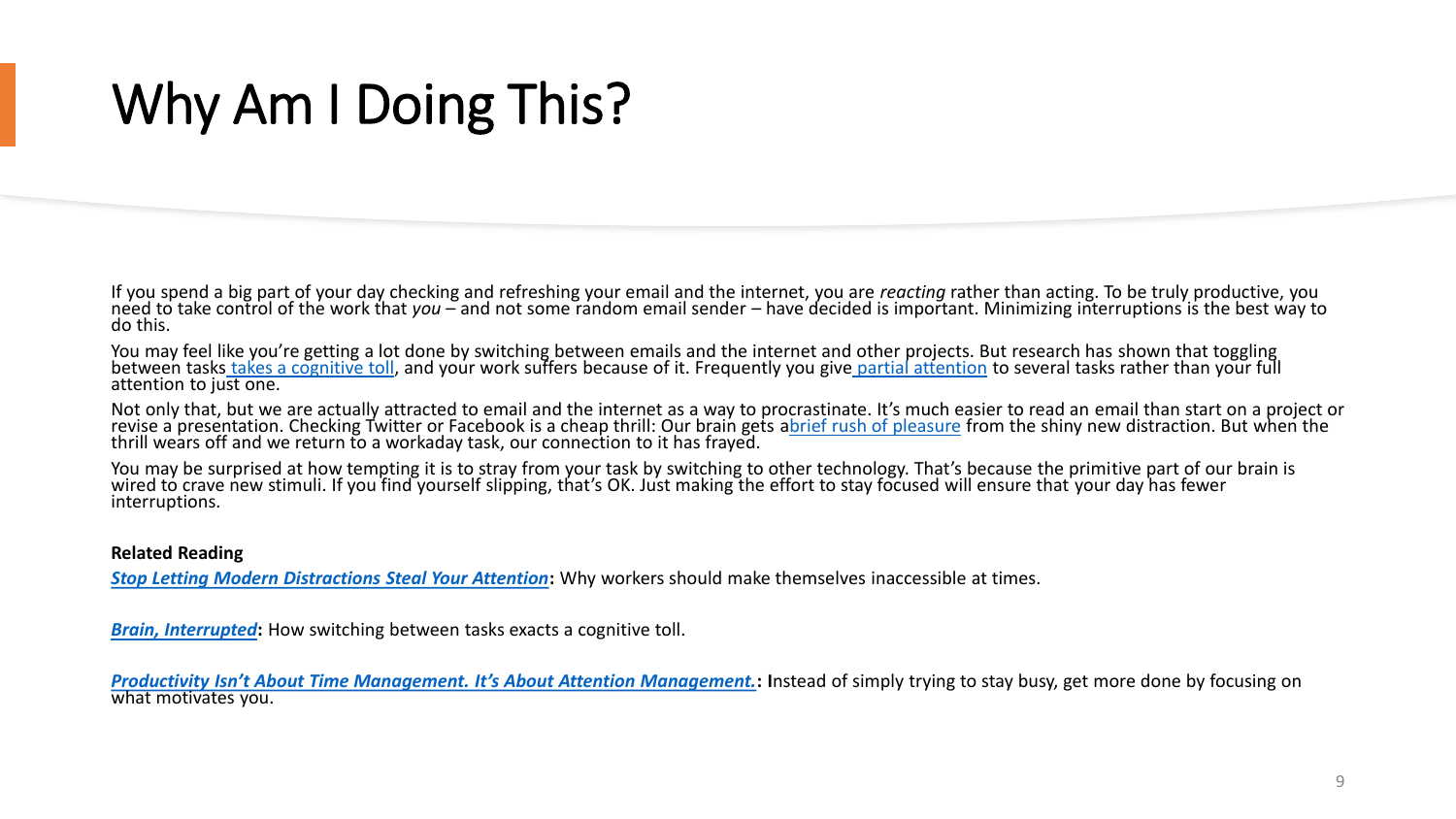### Day 5: Find a Partner

For your challenge today, pick a fairly difficult task from your to-do list that doesn't have a clear deadline but is nevertheless important to you or your organization. It should be something that would most likely cause you to procrastinate on a normal day. Set a clear goal on what you want to achieve today -- remember, it doesn't have to be an entire project: You're better off defining a significant piece of it that you want to get done. For example, you can set up a brand new Excel chart; update three sections of your company's website; write 1,000 words of a report; etc. Set an exact time, today or tomorrow, as a deadline for this goal.

Now, here comes the fun part. Find an accountability partner: It can be a friend, family member or a co-worker. Perhaps the arrangement can work both ways. This person should be willing to serve as a combination enforcer/cheerleader, checking in to make sure you meet your self-imposed deadline. (Whether you actually show them your finished work is up to you, but please don't lie.)

As an alternative, or in addition to this, announce on social media that you will be completing a task, and then confirm later in the same format that you have followed through on it.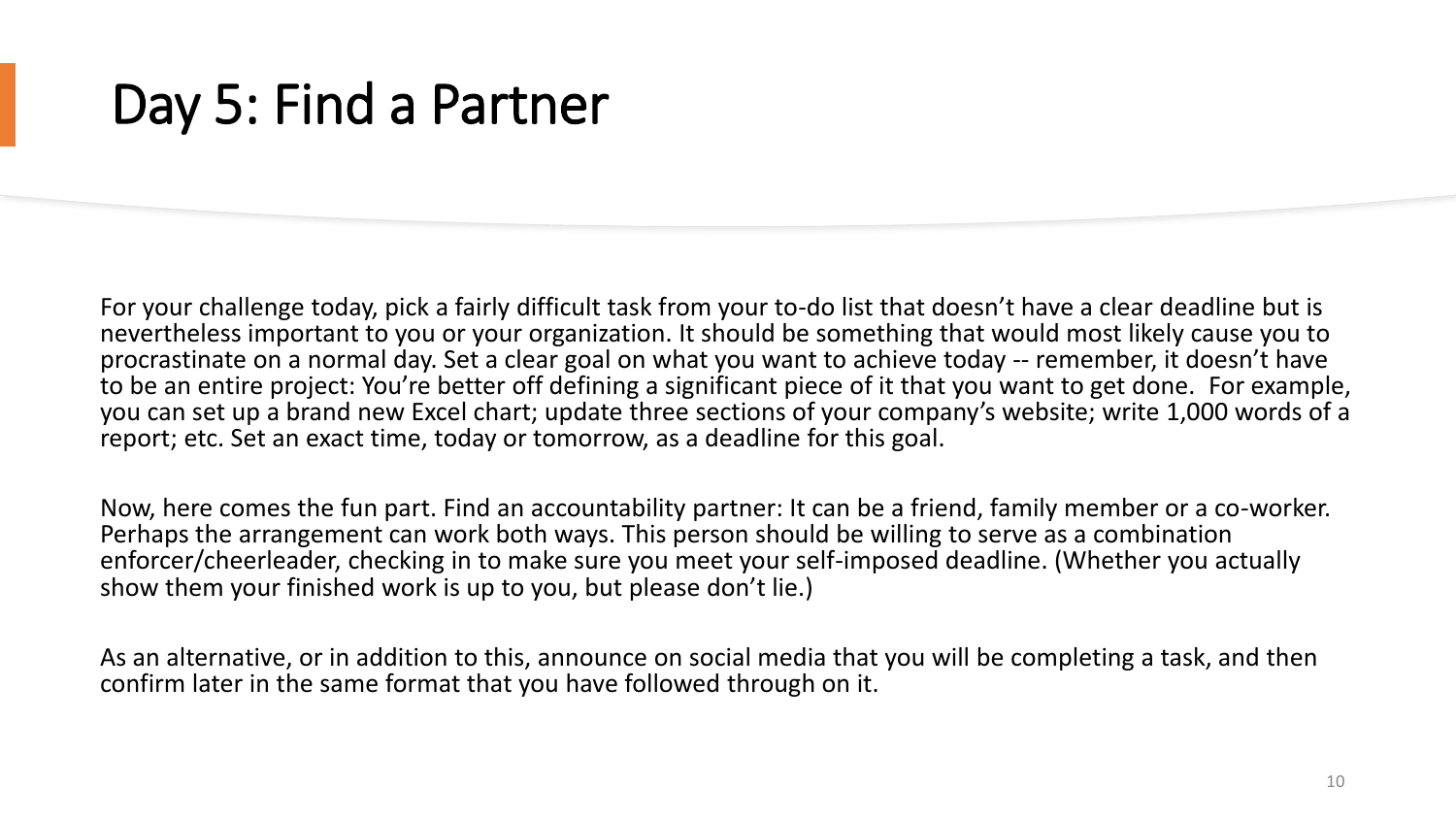[If you give yourself a deadline, and no one else knows about it, there will be no one else to know or care if you fail to meet it. In fact, research shows thatself-imposed](https://www.fastcompany.com/3026895/self-imposed-deadlines-dont-stop-procrastination-heres-what-might) deadlines are often ineffective, especially among chronic procrastinators.

But *announcing* your deadline to someone else – even to someone without a stake in the outcome – brings [a level of accountability](https://www.inc.com/jessica-stillman/what-beats-a-mentor-an-accountability-partner.html) to your task that didn't exist before. If you don't complete the task and have to confess that to your accountability partner, then you lose face – and that can be a powerful incentive to keep working.

By making an announcement about your goal, you are putting your reputation on the line, as the behavioral economist [Dan Ariely](http://danariely.com/all-about-dan/) has noted. The deadline may be selfimposed, but whether or not you meet it becomes a reflection of your character.

#### **Are You Staying on Track?**

To help you meet your self-imposed deadlines, don't forget to employ the other strategies you've learned so far this week:

- •Periodically turn off email notifications and social media so your attention is more focused.
- •Take time to monitor your breathing and your posture, and make sure to take regular breaks.
- •Be sure to keep up with your daily to-do list.

#### **Related Reading**

*[Need Motivation? Declare a Deadline](https://www.nytimes.com/2013/04/21/jobs/deadline-pressure-the-great-motivator.html)***:** Why publicly committing to a deadline can be a good way to achieve a goal.

*[If I Don't Report My Workout, Did It Even Happen?](https://www.nytimes.com/2017/07/14/opinion/sunday/if-i-dont-report-my-workout-did-it-even-happen.html)***:** A woman uses accountability groups to hold her feet to the fire.

*[You Need an Accountability Partner](https://www.nytimes.com/2017/10/23/your-money/you-need-an-accountability-partner-or-a-punch-in-the-nose.html)***:** How to meet a deadline and avoid getting decked by a good friend.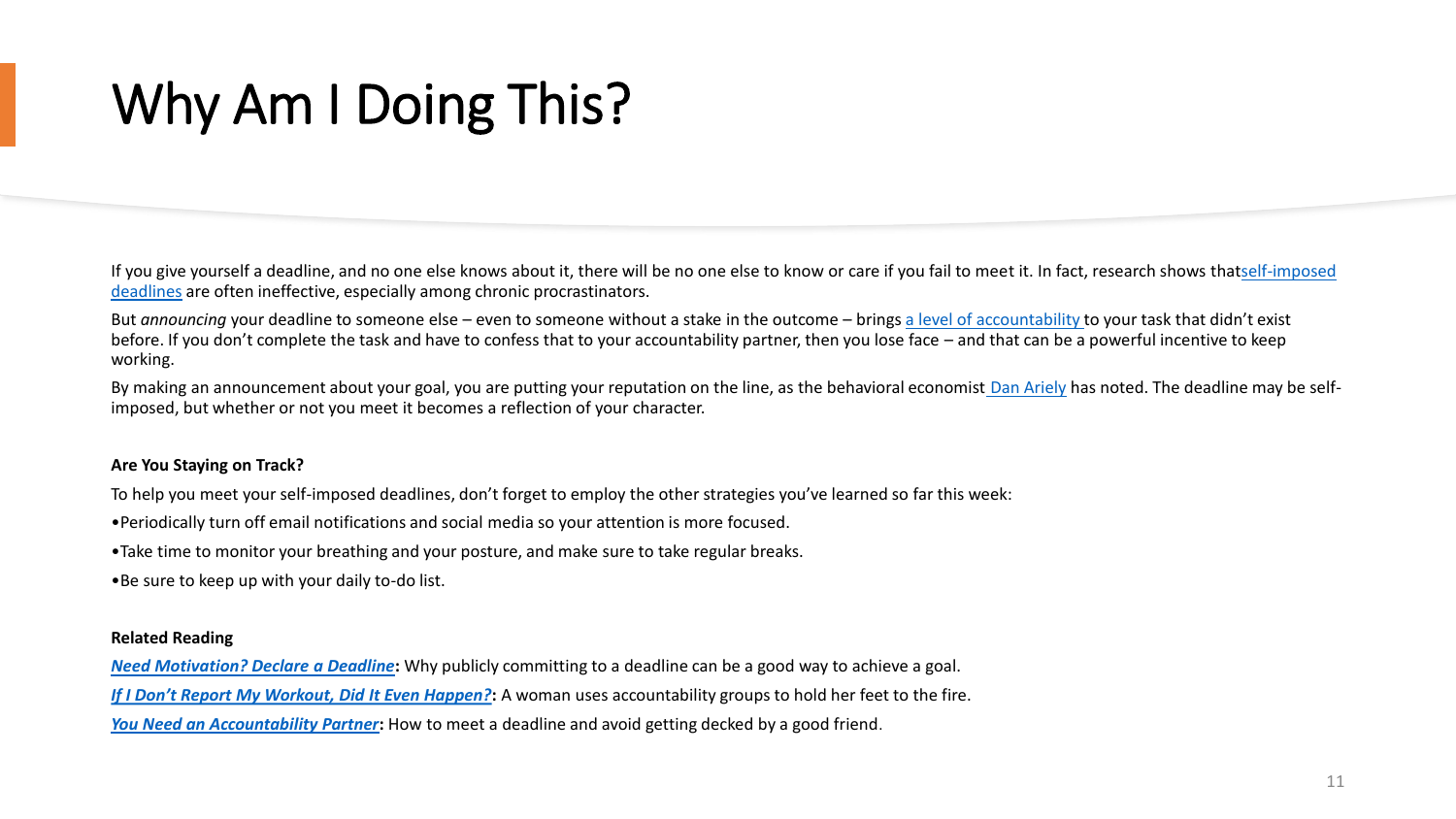### Day 6: Extend Your Focus

Today I want you to spend two full hours of time on a single work-related task. (Yes, two full hours.) If you don't have a task to do that will take two hours, find two or three smaller tasks that need a stretch of concentration to complete. The goal is to devote around two hours of complete focus on real work today. If today is not a workday for you, make a note to try this the next time you are working.

To accomplish this, lean on the lessons you've learned from earlier in the week: First, set aside a block of time to work only on this task (*monotasking*). Then divide the larger task into three or more separate increments and write them down (*a mini to-do list*). Tell your manager, co-workers and family members that you don't want to be interrupted during this time. Ask someone to contact you when the time is up, and to make sure that you have actually done what you set out to do (*our previously discussed accountability partner*).

Turn off email, social media and your phone for at least 20 minutes at a time, but preferably for the *whole* stretch of time (*get rid of distractions*). Don't set a timer this time around, but do try to take a break and move around every 15 or 20 minutes or so (*connect your mind and body*). Use your breaks to look away from your work and get refocused on the task at hand. As you work, don't focus on quality. Just live in the moment and *work*.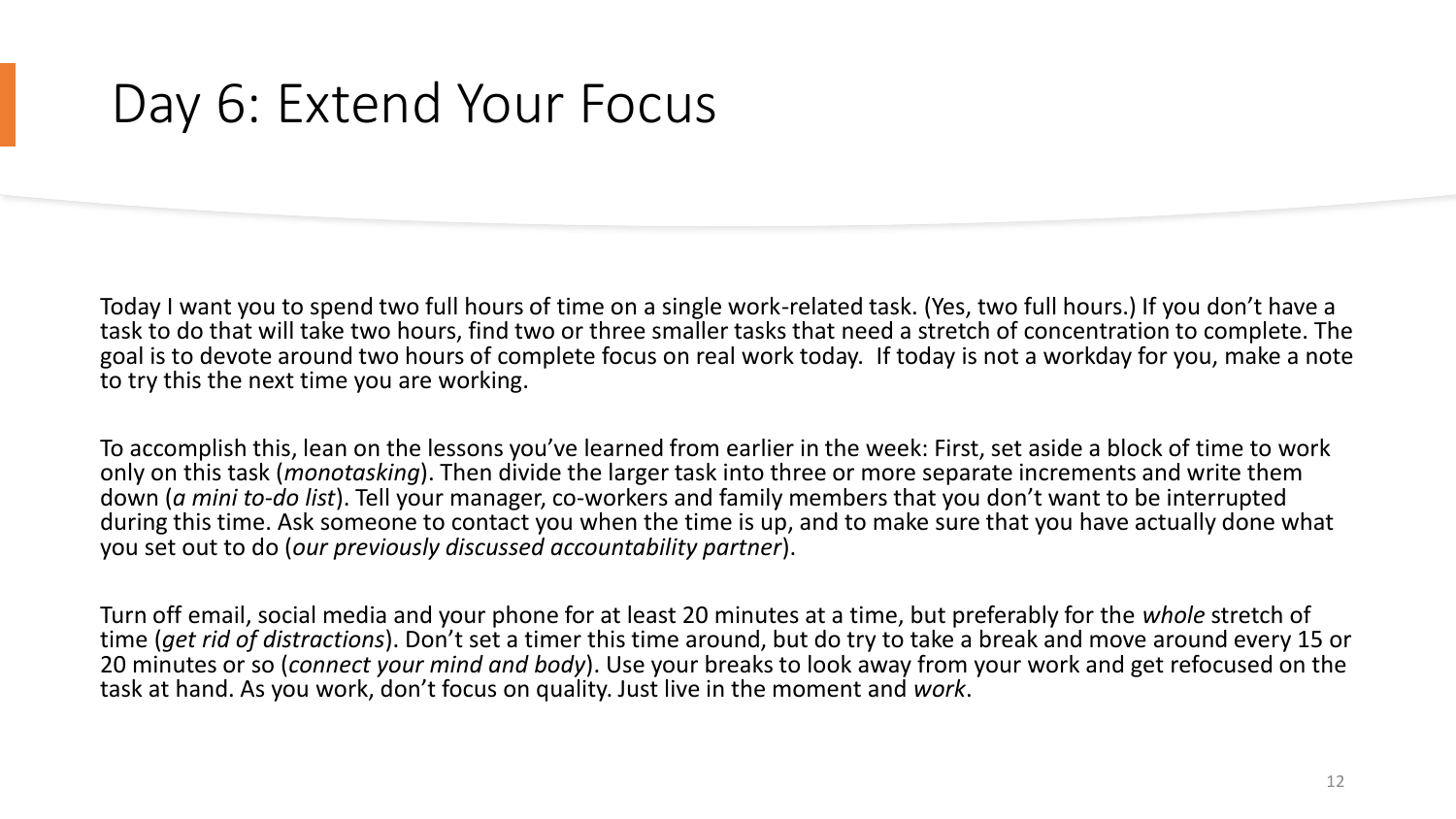The purpose of this exercise is to avoid procrastination and achieve what the computer science professor [Cal Newport](https://www.calnewport.com/about/)calls deep work – "the ability to focus without distraction on a cognitively demanding task." As we have seen on previous days, minimizing interruptions is a key part of this process.

But there's more to it than that. So often, procrastination is really about fear of imperfection or outright failure. That's why we tend to offload a demanding task to our future self – a self that will magically be more well-equipped than our present self to get something done. Working hard in the present means shedding an idealized image of your final product. You'll have time later to shine and buff your work. For now, just get going.

It's easy to avoid a project because you simply don't know how to start. To ward off this kind of paralysis, divide your task into increments that are as specific as possible. In doing so, you may find that you need to ask for help or information before you start. Get that help – and then get started.

Take breaks when you feel your attention beginning to falter. I didn't want you to set a timer this time around, because I'm hoping that at some point you'll reach that [special state of consciousness known as flow](https://www.nytimes.com/1990/03/18/books/contentment-is-hard-work.html), where you are so engrossed in your work that you lose track of time. That's when the really great work gets done.

#### **Related Reading**

*[How to Actually, Truly Focus on What You're Doing](https://www.nytimes.com/2019/01/13/smarter-living/how-to-actually-truly-focus-on-what-youre-doing.html)***:** Cal Newport, author of "Deep Work, discusses the importance of focusing without distraction on a cognitively demanding task.

*[Why You Procrastinate. \(It Has Nothing to do With Self-Control.\)](https://www.nytimes.com/2019/03/25/smarter-living/why-you-procrastinate-it-has-nothing-to-do-with-self-control.html)***:** You aren't being lazy when you procrastinate, but you are being irrational.

*[The real reasons you procrastinate](https://www.washingtonpost.com/news/wonk/wp/2016/04/27/why-you-cant-help-read-this-article-about-procrastination-instead-of-doing-your-job/) — and how to stop***:** Find out how procrastination is actually "a coping mechanism gone awry." (From The Washington Post)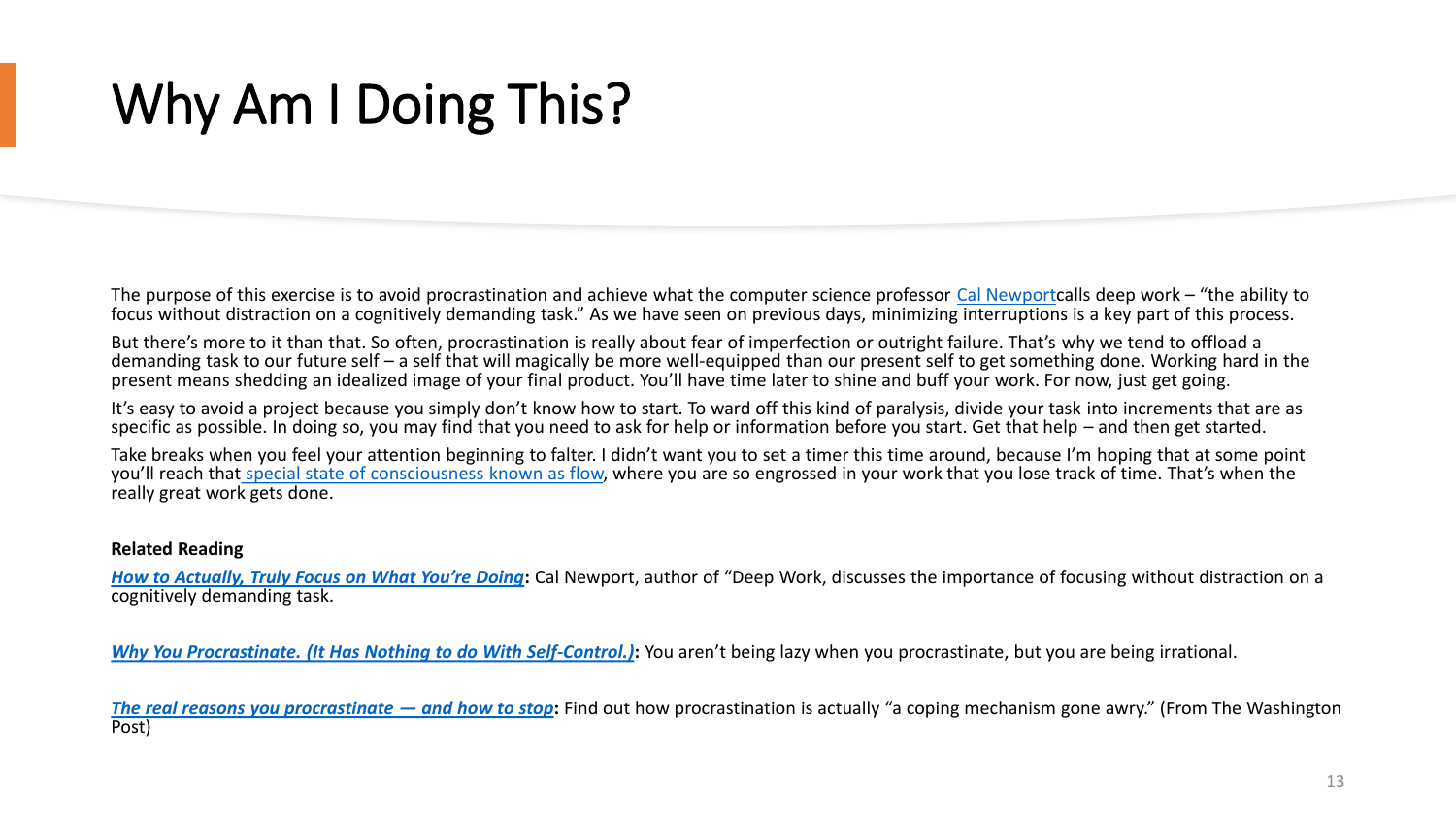### Day 7: Look to the Future

Take a moment to pause and think back on the changes you made this week. What worked? What didn't? Did you accomplish something that you didn't think you would? Congratulate yourself for taking concrete steps to improve your productivity. Then, forgive yourself for not always reaching your goals. We are all human, after all, and fallible. As a bonus, take an extra moment to express gratitude to the people who helped you along the way this week.

After your moment of reflection, write down three new things you did this week that could potentially be carried over into new and permanent habits over time. Place the list on your desk in view, so that it could help you get you back on track next time your mind starts to stray from your work.